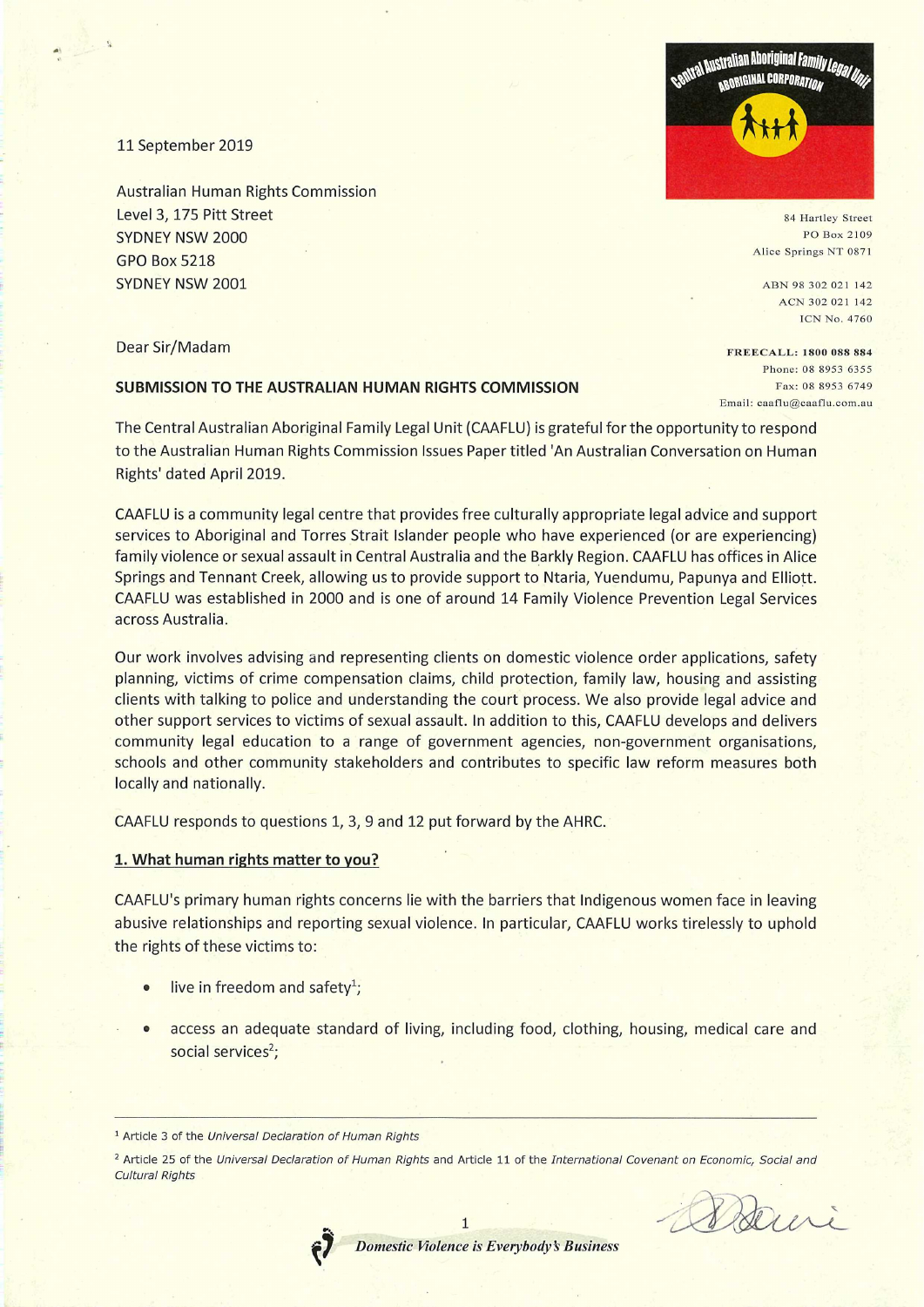protect their family as a fundamental unit of society<sup>3</sup>;

.11

- be treated with compassion and respect for their dignity<sup>4</sup>; and
- have police, justice, health, social service and other personnel receive training to sensitise them to the needs of victims and ensure that they receive proper and prompt aid.<sup>5</sup>

# **3. What are the barriers to the protection of human rights in Australia?**

The key barriers that CAAFLU faces in supporting Aboriginal and Torres Strait Islander people who have experienced (or are experiencing) family violence or sexual assault are:

- a lack of emergency financial assistance for victims leaving situations of domestic violence;
- a lack of accessible, trauma-informed and culturally sensitive police guidelines on interviewing victims; and
- out-dated and harmful understandings of sexual violence, which are perpetuated through language used by police officers and the judiciary.
- a lack of transitional accommodation and housing for women who wish to leave an abusive situation but remain in their community;
- Harmful community attitudes including victim-blaming and normalisation of violence;

These barriers and potential remedies are discussed below.

# **9. What actions are needed to ensure that the government meets its obligation to fulfil human rights — for example, in addressing longstanding inequalities in the community?**

### **Legislative and other reforms to emergency financial assistance**

CAAFLU submits that the *Victims of Crime Assistance Act 2006* **(NT) (the Act)** requires reform to better support the rights of family violence and sexual assault victims to live safely and access an adequate standard of living. Immediate payments of financial assistance is located in Division 2 of the Act. Section 27(5) states that that the maximum amount of immediate financial assistance is \$5,000. CAAFLU believes this to be an extremely insufficient amount for victims of sexual violence to utilise in the short term, especially considering the number of immediate costs that a victim leaving a situation of violence must account for, such as:

- (a) assistance with medical costs;
- (b) the replacement of a mobile phone;
- (c) assistance buying or repairing a car;

Alaire

<sup>&</sup>lt;sup>3</sup> Articles 10 and 11 of the International Covenant on Economic, Social and Cultural Rights

<sup>4</sup> Article 4 of the Declaration of Basic Principles of Justice for Victims of Crime and Abuse of Power, Adopted by General Assembly Resolution 40/34 of 29 November 1985

<sup>&</sup>lt;sup>5</sup> Article 16 of the Declaration of Basic Principles of Justice for Victims of Crime and Abuse of Power, Adopted by General Assembly Resolution 40/34 of 29 November 1985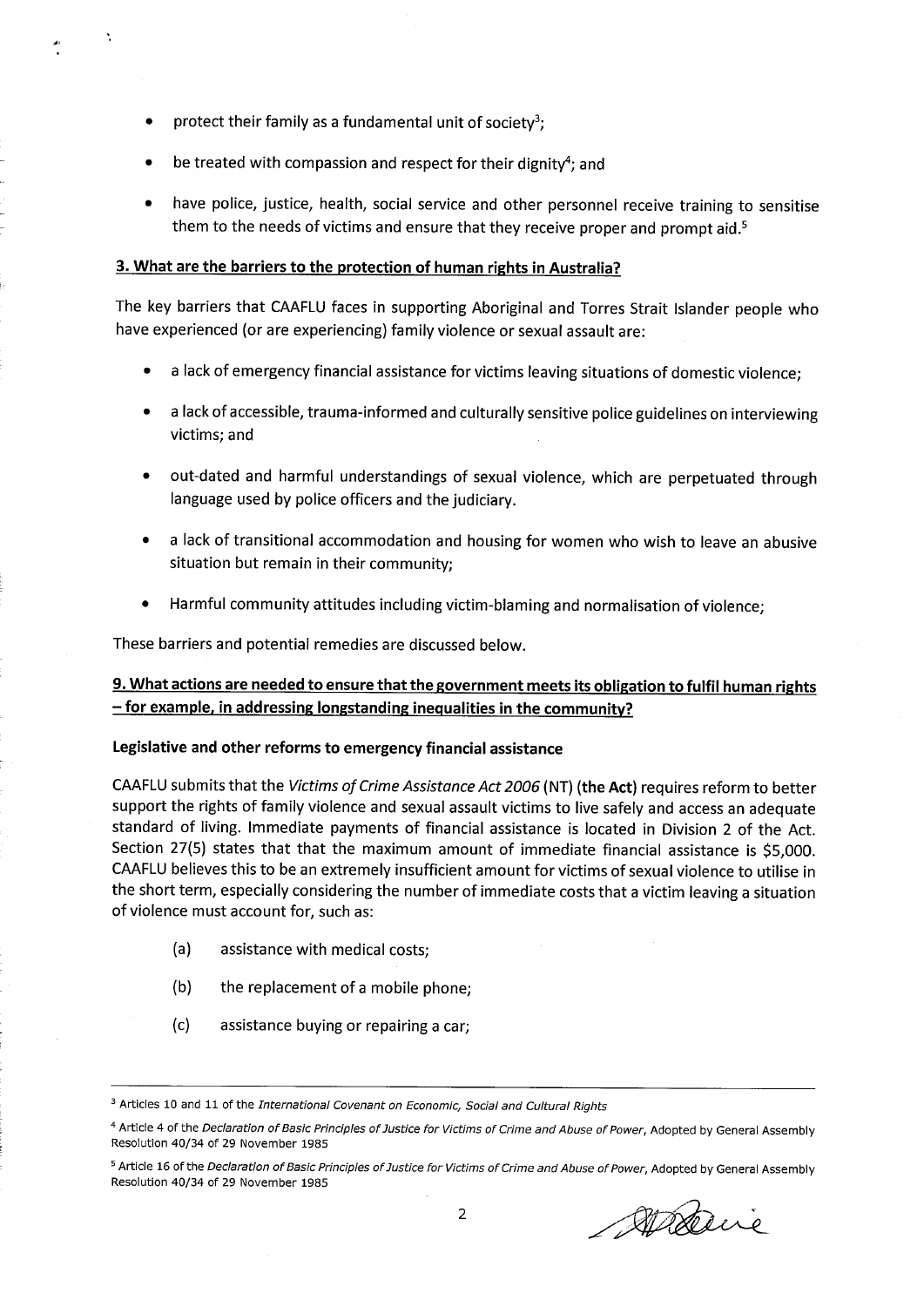- $(d)$ assistance with bond or rent money;
- $(e)$ assistance with other relocation expenses such as bus tickets or flights;
- $(f)$ payments of outstanding bills that may affect access to safe housing; and
- $(g)$ removal and/or replacement of personal property such as clothing or furniture.

Further, the legislation fails to provide additional funding for women who leave abusive relationships with their families. This undermines the right of many Indigenous women to protect their families, placing them in an impossible position in which both leaving and remaining in an abusive relationship may result in separation from their children. For example, without sufficient funds to find their own accommodation, many Indigenous women in Central Australia are often only able to secure accommodation in domestic violence shelters that do not permit older male children to stay. This results in older male children (often 12 and over) being separated from their carer (becoming homeless/couch surfing, staying in an unsafe environment, or staying with friends or relatives). However, the alternative of remaining in abusive relationships for these women also exposes their children to harm and the potential of being removed by authorities into out of home care. Indeed Indigenous children are 10 times more likely to be living in out of home care when compared to non-Indigenous children (13.6 per 1000 Indigenous children compared to 1.4 per 1000 non-Indigenous children in 2016-2017)<sup>6</sup>. To meet its human rights obligations to victims and their families, CAAFLU submits that the Northern Territory Government must advocate for the reform of ss 26 & 27 of the Victims of Crime Assistance Act 2006 (NT) to ensure that the needs of both women and their children are covered under immediate payments of financial assistance. CAAFLU also submits that the limit for these payments should be increased to \$10,000 in order to more adequately support the varying circumstances of victims and recognise that this may be their only source of income for an indefinite period. Additionally, the time that it takes to secure the funds through this type of financial assistance application can be up to 28 days. Such a delay fails to consider the urgency of a victim's situation.

In addition to monetary relief, CAAFLU recommends that the rights of victims be supported in other ways. For example, vouchers to buy food, supplies and public transportation costs are possible means through which the government could provide practical support. This could significantly help reduce the stress that victims face in determining how much money they need to set aside for basic goods. Indeed, it is important to consider that the commonwealth government Centrelink scheme only provides emergency payments up to the level of 1 fortnightly payment, which equates to \$400-500. This amount is expected to capture the costs listed in items (a)-(g), which again is a failure to recognise the practical costs of escaping violence.

Separately, despite the Royal Commission into Banking and the key findings that have been handed down, only the Commonwealth Bank of Australia offers an emergency Domestic Violence package, which is valued at \$2,000. This funding is available for customers only and is usually provided by way of vouchers, food or petrol to assist with immediate evacuation costs. CAAFLU submits that greater and more readily accessible financial emergency relief is necessary to enable victims of family violence and sexual assault to live freely, safely and adequately. The availability of such relief, whether through direct payments or vouchers, could mean the difference between life and death in some situations.

#### **Transparent, trauma-informed police response**

CAAFLU has also found that a key impediment to protecting the rights of victims to be treated with compassion and respect has been a lack of information about how police investigate incidents of

Sterie

<sup>6</sup>ABC Fact Check, 'Have Removal Rates of Indigenous Children Increased 400 Percent since 2008?" (21 December 2018) <https://www.abc.net.au/news/2018-12-12/fact-check-removal-rates-of-indigenous-children/10566014>.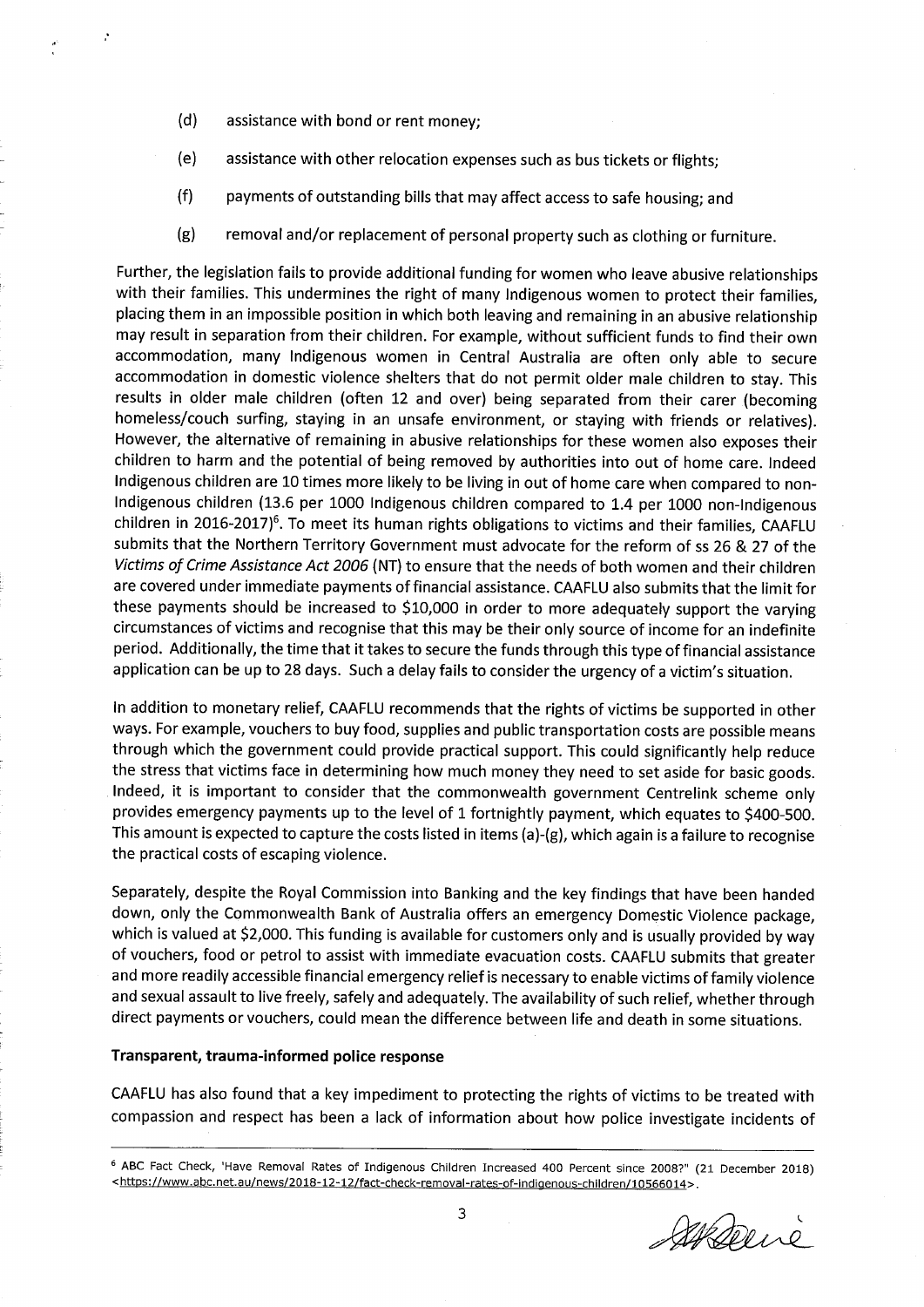family violence and sexual assault. For example, guidelines such as the General Order on Sexual Assault Response and Investigation (2014) **(the General Order)** and NTPF - Domestic and Family Violence Strategy 2012-2014 and NTPF - Investigation Management Guidelines, are not easily publicly available. CAAFLU submits that it is imperative that such guidelines are made easily publically available in order to enable victims to understand their rights when reporting incidents to police. Ensuring that key guidelines such as the General Order are publicly available will also assist organisations such as CAAFLU to support victims who are traversing police processes.

CAAFLU further submits that family violence and sexual assault victims should be better supported by police officers who come from a trauma-informed perspective and take a victim-centric approach. We note that the "Victim Management" section of the General Order lacks the necessary detail to appropriately instruct police officers who are investigating sexual assault incidents. For example, clause 39 of NT's General Order simply states, "Investigative interviewing techniques are designed to elicit the best information from victims of serious crime such as sexual assault and these techniques are highly recommended", without detailing what the techniques involve or how sexual assault victims will be treated. In contrast, Victoria's 48-page equivalent police guide titled Code of Practice for the Investigation of Sexual Crime (2016) stipulates that "victims can sometimes feel they are to blame so it is important for attending police to reassure the victim that they are not to blame themselves for the incident and demonstrate empathy and concern about the events" (Guideline 7.2) and "every effort should be made by the investigators to build rapport and gain confidence of the victim" (Guideline 7.4.1).

CAAFLU also submits that two essential guidelines are notably absent in the NT's General Order, including the requirement that victims are interviewed by police officers of the same sex and that victims are interviewed through a historically and culturally sensitive approach. Given that the Indigenous victimisation rate for sexual assault was recorded as more than twice that of the non-Indigenous population in the Northern Territory in 2018,<sup>7</sup> it is imperative that there are specific guidelines for interviewing Indigenous people who have experienced sexual violence. The NT General Order should take guidance from the Victorian Code of Practice, which provides that "police are to have regard to the complex set of barriers faced by victims within the Aboriginal community" and outlines how a tailored response can be rendered by police in Guideline 6.1.1, including the involvement of a Victoria Police Aboriginal Community Liaison Officer, where available.

#### **Improved language and understanding of sexual violence**

Our organisation is also concerned about how police interviewing standards in Australia are infringing the right of victims of sexual violence to be treated with compassion and respect for their dignity. There continues to be out-dated and harmful understandings of sexual violence throughout Central Australian communities, which is perpetuated through language used by police officers and the judiciary.

The systems that respond to sexual violence can only be strengthened by reshaping the language used by police, which in turn will adjust antiquated attitudes around sexual violence across the Northern Territory. For example, questions such as "what were you wearing that night?" or "were you enjoying  $it?$ " can be extremely harmful to people who have experienced sexual violence and provide no evidentiary value. Examples of this language being used have occurred as recently in the last 12 months in Central Australia, which demonstrates that police as an investigative fraternity are still not fully equipped to uphold the rights of victims to be treated with compassion and respect. Investigating

<sup>7</sup> Australian Bureau of Statistics, Recorded Crime - Victims, Australia 2018 (27 June 2019) <https://www.abs.gov.au/AUSSTATS/abs@.nsf/DetailsPage/4510.02018?OpenDocument>.

gysteine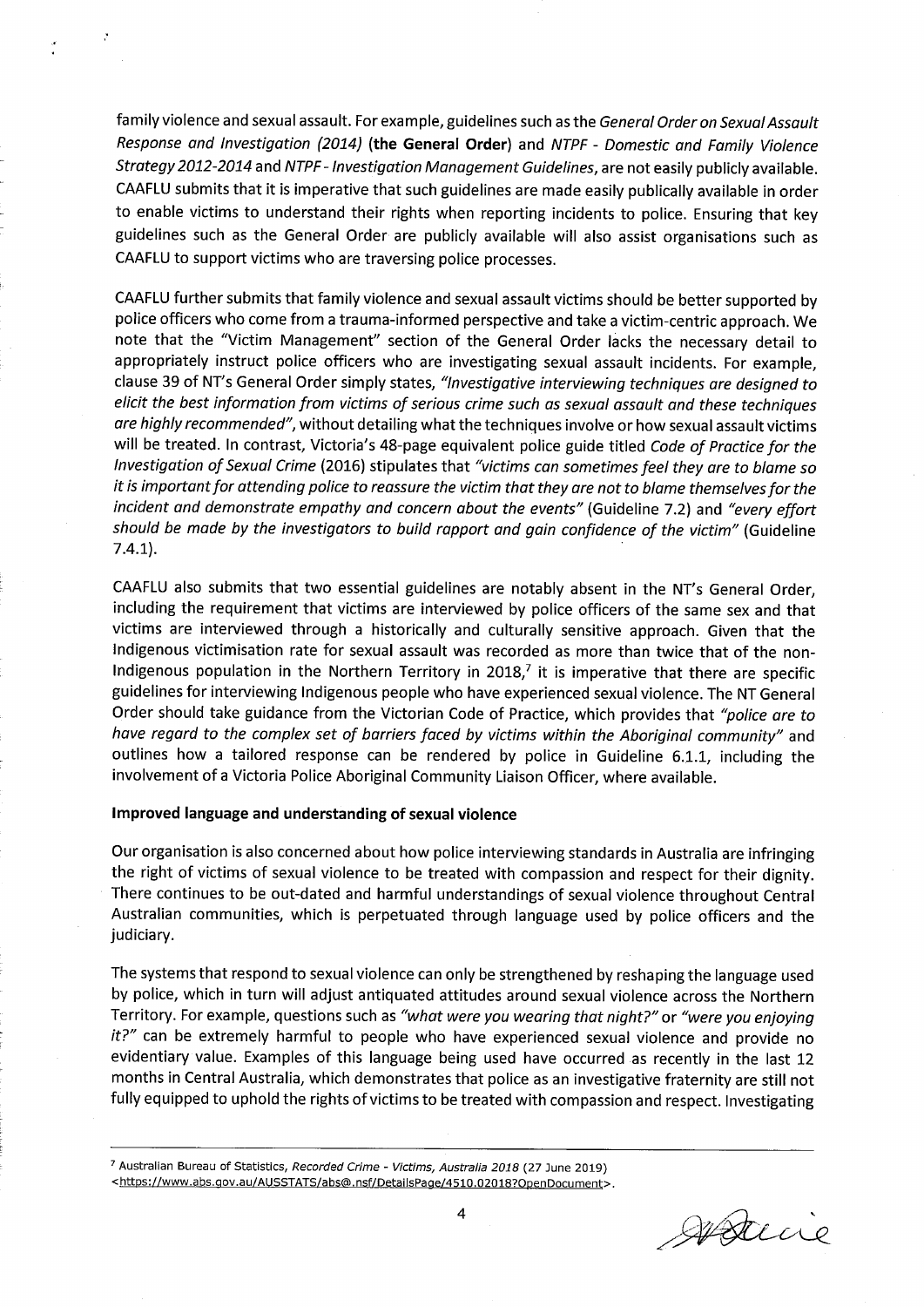officers must avoid framing questions in a way that directly or indirectly blames victims for incidents or attempts to infer consent from asking survivors whether they "enjoyed" specific acts.

Language used in police interviews is paramount. There needs to be detailed guidelines for front line responders to ensure that questions are asked in a manner that is sensitive to victims' experiences and do not discourage them from reporting incidents to police. The principles of trauma-informed practice should be embedded in these guidelines to ensure that victims are adequately supported at the outset, including, "consistent emphasis on safety, trustworthiness, choice, collaboration and empowerment" and "consistent emphasis on what may have happened to a client, rather than what is wrong with a client/s".<sup>8</sup> For example, some interviewees may not use the word 'rape' as they may feel uncomfortable with speaking directly about sexual violence. It is important for officers to gauge how interviewees identify themselves and their experiences and adjust their language accordingly. Questions that can be answered with "yes" or "no" should be avoided and replaced with ones that prompt the interviewee to express their experience in their own words. These can include "please describe your experience", or "can you tell me about..." which remain non-leading, but still illicit the information required to establish if an offence has been committed.

#### **Training and toolkits for police**

CAAFLU takes seriously the rights of victims to have police, justice, health, social service and other personnel receive training to sensitise them to the needs of victims and ensure that they receive proper and prompt aid. In particular, CAAFLU submits that police officers should receive specialised training in the nature and dynamics of sexual assault, and information about the social, psychological and cultural circumstances that influence the behaviour of people who have experienced sexual violence.

Police Forces across the country should consider developing innovative interview and response strategies to encourage victims to disclose the details of incidents in their own manner. For example, we have seen diagrams and maps creatively employed in interviews which have allowed victims to clearly indicate where specific acts have occurred or the location of their movements on the day of the incident/s. A toolkit for police officers and supporting organisations should also be developed to promote a trauma-informed and victim-centric approach. Due to the complexities of this area, CAAFLU believes that more guidelines must be provided to police in dealing with sexual assault victims. There are several resources that can be used in order to develop a toolkit for police officers. These should include drawing on best practice trauma-informed interview techniques, providing hypothetical sexual assault scenarios for police officer training, and utilising other resources to develop actionable tips in order to create and maintain a safe space for discussion and effective dialogue.<sup>9</sup>

Lastly, the systems that respond to sexual violence (the Police Force, criminal justice system, counselling, sexual assault referral centres and other support services) should coordinate to reduce the need for people who have experienced sexual violence to provide multiple recounts to different people and relive traumatic experiences. As a guide, the NSW Government's Safer Pathway program provides a "streamlined and integrated approach to safety assessment, referrals and service

Warne

<sup>&</sup>lt;sup>8</sup> Cathy A Kezelman and Pam Stavropoulos, Blue Knot Foundation, Trauma and the Law: Applying Trauma-informed Practice to Legal and Judicial Contexts (2016) pp. 5-6.

<sup>&</sup>lt;sup>9</sup> For some current examples of trauma-informed best practice guides to deal with sexual assault victims, see: Dart Center, Trauma-Informed Victim Interviewing < https://www.ovatac.gov/taskforceguide/eguide/5-buildina-strong-cases/53-victiminterview-preparation/trauma-informed-victim-interviewing/> and Blue Knot, Trauma and the Law: Applying Trauma-Informed Practice to Legal and Judicial Contexts

<sup>&</sup>lt;https://www.blueknot.org.au/Portals/2/Reports%20and%20Docs/Legal%20and%20Justice%20Background%20Paper%20wit h%20Abstract%20FINAL.pdf >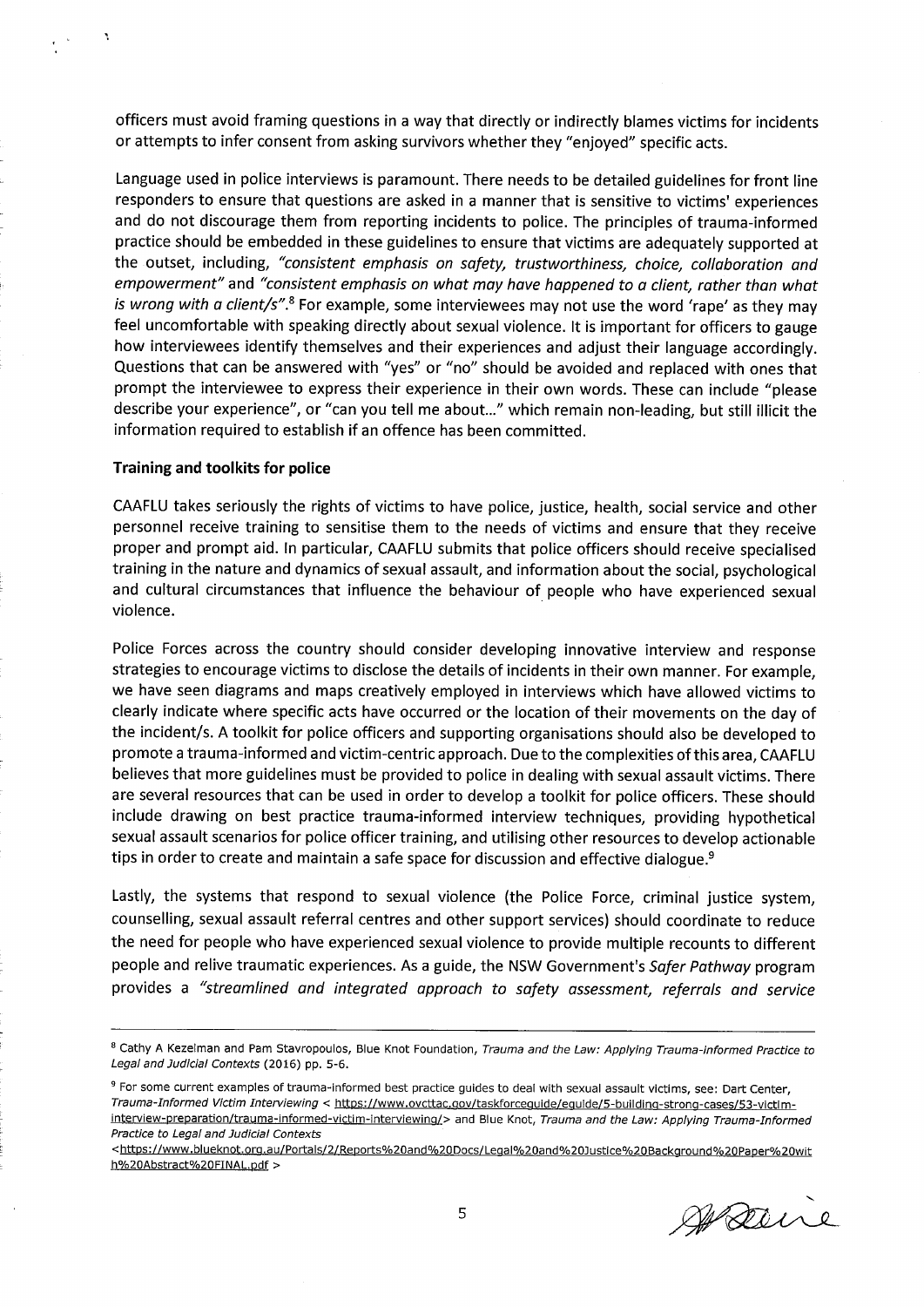coordination for victims of domestic violence".<sup>10</sup> This program employs a Domestic Violence Safety Assessment Tool to consistently and accurately assess the level of threat for victims, a Central Referral Point that manages case referrals, and a network of Local Coordination Points throughout NSW to arrange local responses and coordinate cases and support for victims, including Safety Action Meeting for victims identified as being at serious threat of self-harm. CAAFLU believes that if governments encourage Police Forces to reform the systems that respond to people who have experienced sexual violence, Police will gain more trust from the community, which will ensure that people (especially in Aboriginal communities) feel safe enough to report their incident/s.

## **Advocating for Female Only Police Stations**

As an effective means of responding to and preventing gendered violence, CAAFLU would support the implementation of female only police stations in Australia. Female only police stations are emerging in many countries including India, Brazil and Argentina. They create a safe environment for women to report violence where they are provided with food, clothing, housing, childcare and connected with other services including counselling, health, legal, financial and social support.

In 2018, a research project to measure the effectiveness of female police stations in Argentina was funded by the Australian Research Council and led by Professor Kerry Carrington from the School of Justice Faculty of Law at Queensland University of Technology (QUT).<sup>11</sup> The initial report from this project outlines the shortcomings of current police responses to sexual and domestic violence as a result of pervasive masculine police cultures including:

- ambivalence and lack of empathy toward the victims of domestic and sexual violence
- failure to provide women with adequate information or follow up about the process
- lack of referral to appropriate support services in emergency and non-emergency situations
- not taking threats and harassment seriously
- victim blaming
- reluctance to believe or take victims' complaints seriously
- 'siding with the perpetrator' and regarding victim's complaints as 'too trivial and a waste of police resources'

The Report advises that women are more likely to report family violence and seek help in a female only police station, which is more likely to lead to a conviction and intervention in the cycle of violence. As the report details:

'Women's police, stations provide a unique framework for policing gender violence as they strategically navigate the distance between women as victims of gender violence and an array of government and judicial agencies. Women police are insiders situated within close proximity to community, they belong to the same gender as the women who report to them, and this sense of connection enhances women's willingness to confide in them. However, by also being outsiders with state power to enforce laws that criminalise gender violence, women's police stations are situated in the unique position of being able to challenge local norms that underpin gender violence, and take action against perpetrators. They are both regulators of the social order but also 'engines for change'. This unique regulatory framework

ARoune

<sup>&</sup>lt;sup>10</sup> Women NSW, Safer Pathway Fact Sheet (November 2017) <https://www.women.nsw.gov.au/download?file=637600>.

<sup>&</sup>lt;sup>11</sup>Carrington, K. Sozzo, M. Puyol, M. V, Gamboa, M. Guala, N. y Zysman, D. (2019) The Role of Women's Police Stations in Preventing Gender Violence: Buenos Aires, Argentina: Stage 1 Report ARC Project. School of Justice, Faculty of Law, Queensland University of Technology: Brisbane.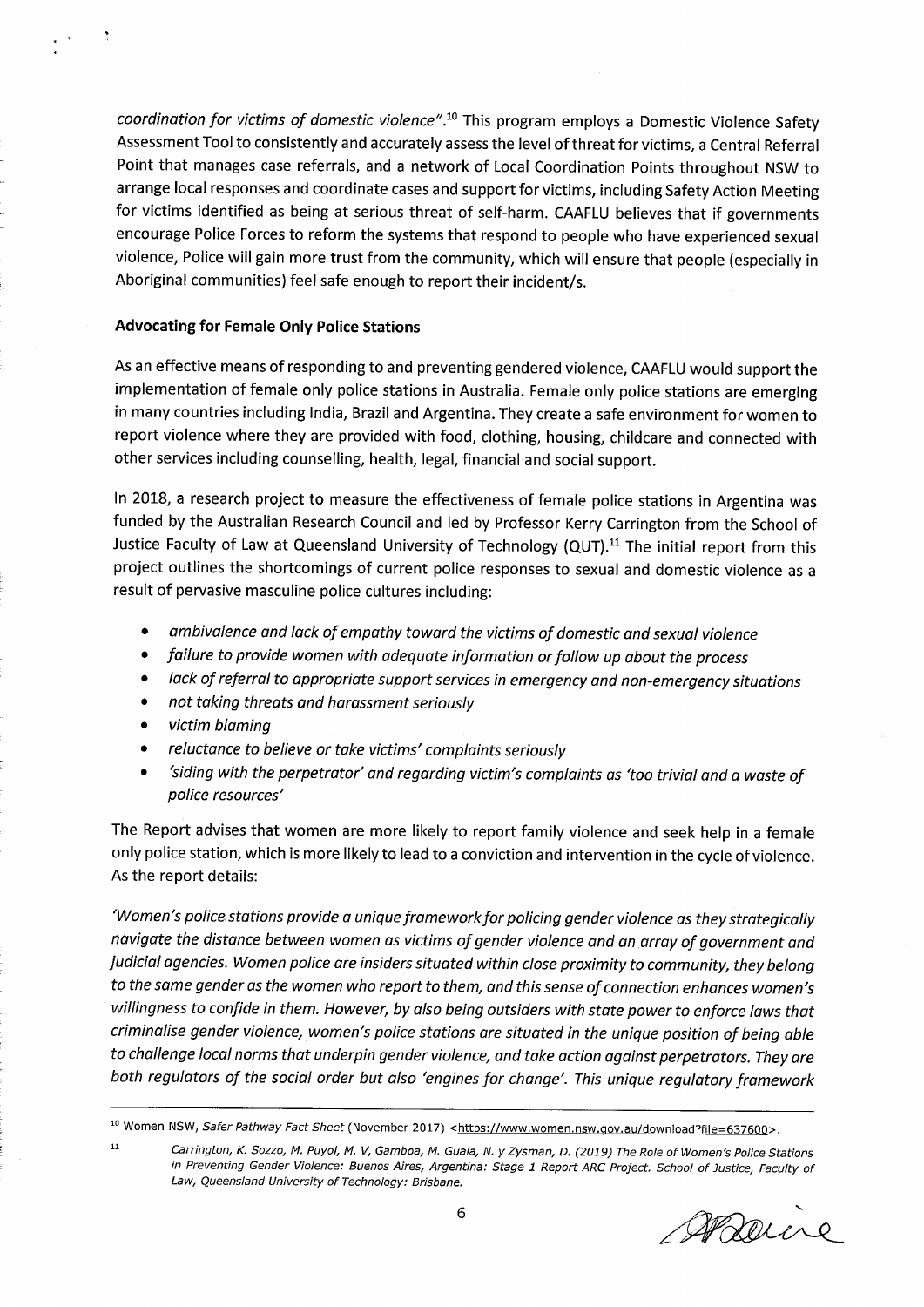enhances the capacity of women's police stations in policing gender violence, consistent with the United Nation goals of promoting gender equality, empowering women, providing access to justice, and the elimination of violence against women (UN 2016).' P23

Other useful quotes from the report:

'Given the systemic shortcomings of traditional policing responses to victims of domestic and sexual violence, the case for sex segregation in policing is strong. There is a growing body of evidence showing that women's police stations or units, alongside increasing the number of women in law enforcement more generally, will reduce some of the systemic problems with current male dominated models of policing violence against women.' P2

Women can come at any time of day or night with their children, because the women's police stations provide childcare and are family friendly, very much unlike general police stations (Photos C, D and E). When women come to the station with nothing they are provided with clothing, food and support... p8

Prevention work: 'prevention took many forms, but can be divided into three principle strategies. The first is work with women to prevent re-victimisation, the second is by working collaboratively with other organisations (co-ordinated by local boards), and the third is work with the community to prevent violence from occurring by transforming the cultures and norms that sustain violence against women.' P10

'Empirical studies of women's police stations have consistently shown that women are more comfortable reporting to women police in a family friendly environment (Jubb et al. 2010; Miller and Segal 2018; Natarajan 2005, 91). This is why women's police stations are effective in enhancing women's willingness to report, which then increases the likelihood of conviction, and enlarges access to a range of other services such as counselling, health, legal, financial and social support (Jubb et al. 2010; Santos 2005, 50; Perova and Reynolds 2017). Our research on women's police stations in the province of Buenos Aires supports these conclusions. While they vary in appearance and have minimal resources, women's police stations are one of the most important entry points for accessing justice and enhancing the visibility of violence against women.' P22

'The presence and proximity of women's police stations not only increases reporting, but it sends a message to the local barrio that violence against women will not be tolerated, that it is a crime and that perpetrators will be held accountable. Beyond that women's police stations are especially effective in strategically placing themselves deep within the local community, through varied and 23 innovative forms of engagement, to turn around the norms that sustain violence against women and therefore prevent violence from occurring into the future.' P22-23

# **12. Are there other issues on which you wish to comment?**

# **Australian Bill of Rights**

CAAFLU also supports the introduction of a national Bill of Rights in order to implement some of Australia's international human rights obligations into domestic law. In particular, CAAFLU stresses the necessity of a Bill such as the Australian Bill of Rights Bill 2017, which includes the rights of Indigenous people and children.<sup>12</sup> Greater recognition of these rights at a federal level is essential for

ppare

<sup>&</sup>lt;sup>12</sup> See Article 10 of the Australian Bill of Rights Bill 2017 <https://www.legislation.gov.au/Details/C2017B00161>.